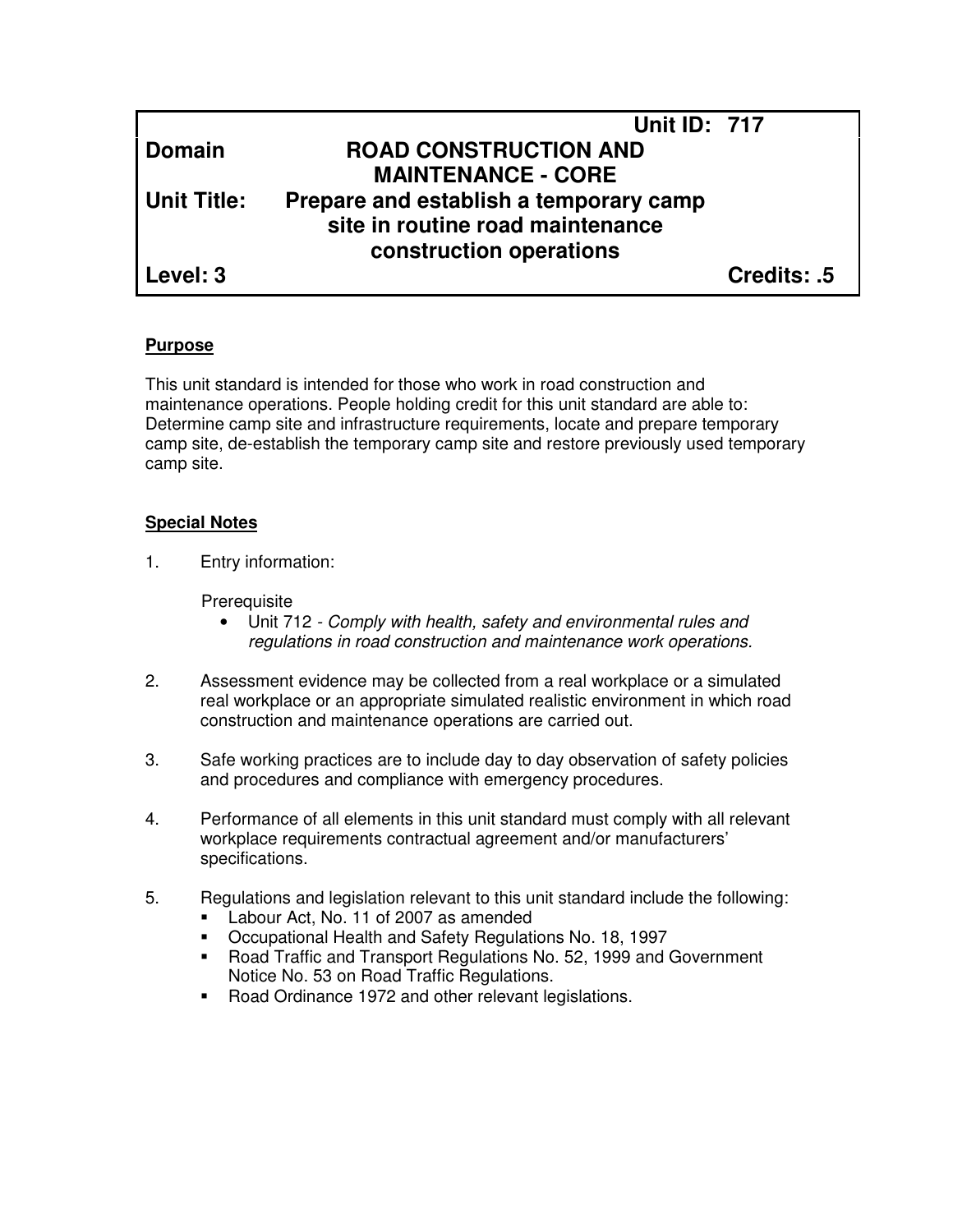## **Quality Assurance Requirements**

This unit standard and others within this subfield may be awarded by institutions which meet the accreditation requirements set by the Namibia Qualifications Authority and the Namibia Training Authority and which comply with the national assessment and moderation requirements. Details of specific accreditation requirements and the national assessment arrangements are available from the Namibia Qualifications Authority and the Namibia Training Authority. All approved unit standards, qualifications and national assessment arrangements are available on the Namibia Training Authority website www.nta.com.na.

## **Elements and Performance Criteria**

## **Element 1: Determine camp site and infrastructure requirements.**

### **Performance Criteria**

- 1.1 Site requirements are determined from project specifications and instructions.
- 1.2 Infrastructure requirements are determined from project specification.
- 1.3 Potential site locations are identified in terms of cost efficiencies and environmental considerations

# **Element 2: Locate and prepare temporary camp site.**

### **Performance Criteria**

- 2.1 Locations chosen meet identified requirements
- 2.2 Locations are cleared and prepared in accordance with site requirements.
- 2.3 The infrastructure requirements are established in accordance with site requirements.
- 2.4 Surplus materials are disposed of and / or recycled in accordance with project specification.
- 2.5 Plant, equipment and material are parked and stored according to project specification and workplace procedures.
- 2.6 The site is maintained to ensure functionality and compliance with project specifications.